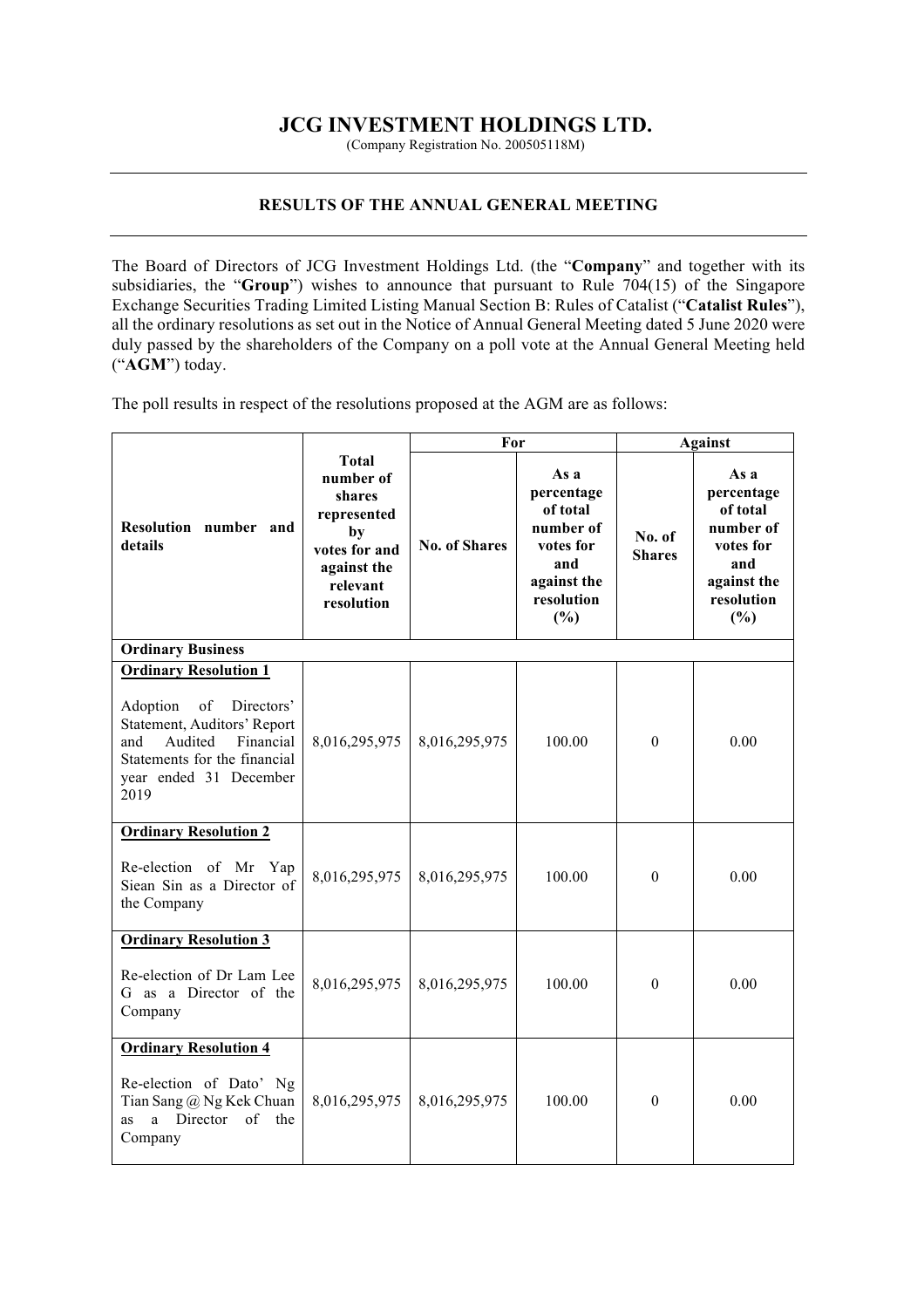| <b>Ordinary Resolution 5</b><br>Re-election of Mr Howard<br>Ng How Er as a Director of<br>the Company                                                                                                | 8,016,295,975 | 8,016,295,975 | 100.00 | $\theta$ | 0.00 |  |  |  |
|------------------------------------------------------------------------------------------------------------------------------------------------------------------------------------------------------|---------------|---------------|--------|----------|------|--|--|--|
| <b>Ordinary Resolution 6</b>                                                                                                                                                                         |               |               |        |          |      |  |  |  |
| Approval of Directors' Fees<br>for the financial year ending<br>31 December 2020, to be<br>paid quarterly in arrears                                                                                 | 8,016,295,975 | 8,016,295,975 | 100.00 | $\theta$ | 0.00 |  |  |  |
| <b>Ordinary Resolution 7</b>                                                                                                                                                                         |               |               |        |          |      |  |  |  |
| Re-appointment of Messrs<br>Nexia<br><b>TS</b><br>Public<br>Accounting Corporation as<br>Auditors of the Company<br>authorise<br>the<br>and<br>to<br>fix<br>Directors<br>their<br>to<br>remuneration | 8,016,295,975 | 8,016,295,975 | 100.00 | $\theta$ | 0.00 |  |  |  |
| <b>Special Business</b>                                                                                                                                                                              |               |               |        |          |      |  |  |  |
| <b>Ordinary Resolution 8</b><br>Authority to allot and issue<br>shares                                                                                                                               | 8,016,295,975 | 8,016,295,975 | 100.00 | $\Omega$ | 0.00 |  |  |  |
|                                                                                                                                                                                                      |               |               |        |          |      |  |  |  |
| <b>Ordinary Resolution 9</b><br>Authority to allot and issue<br>shares under the JCG Share<br>Performance Plan                                                                                       | 8,016,295,975 | 8,016,295,975 | 100.00 | $\theta$ | 0.00 |  |  |  |

Mr Yap Siean Sin, who was re-elected as Director of the Company, shall remain as Chairman of the Remuneration Committee and the Nominating Committee and a member of the Audit Committee and Risk Management Committee. Mr Yap Siean Sin is considered independent for the purpose of Rule 704(7) of the Catalist Rules.

Dr Lam Lee G, who was re-elected as Director of the Company, shall remain as the Lead Independent Director, Chairman of the Audit Committee and a member of the Remuneration Committee, the Nominating Committee and the Risk Management Committee. Dr Lam Lee G is considered independent for the purpose of Rule 704(7) of the Catalist Rules.

Dato' Ng Tian Sang @ Ng Kek Chuan, who was re-elected as Director of the Company, shall remain as Executive Chairman and Chief Executive Officer of the Company and a member of the Risk Management Committee.

Mr Howard Ng How Er, who was re-elected as Director of the Company, shall remain as an Executive Director and Deputy Chief Executive Officer of the Company and a member of the Risk Management **Committee** 

Anton Management Solutions Pte. Ltd. was appointed scrutineer for all polls conducted at the AGM.